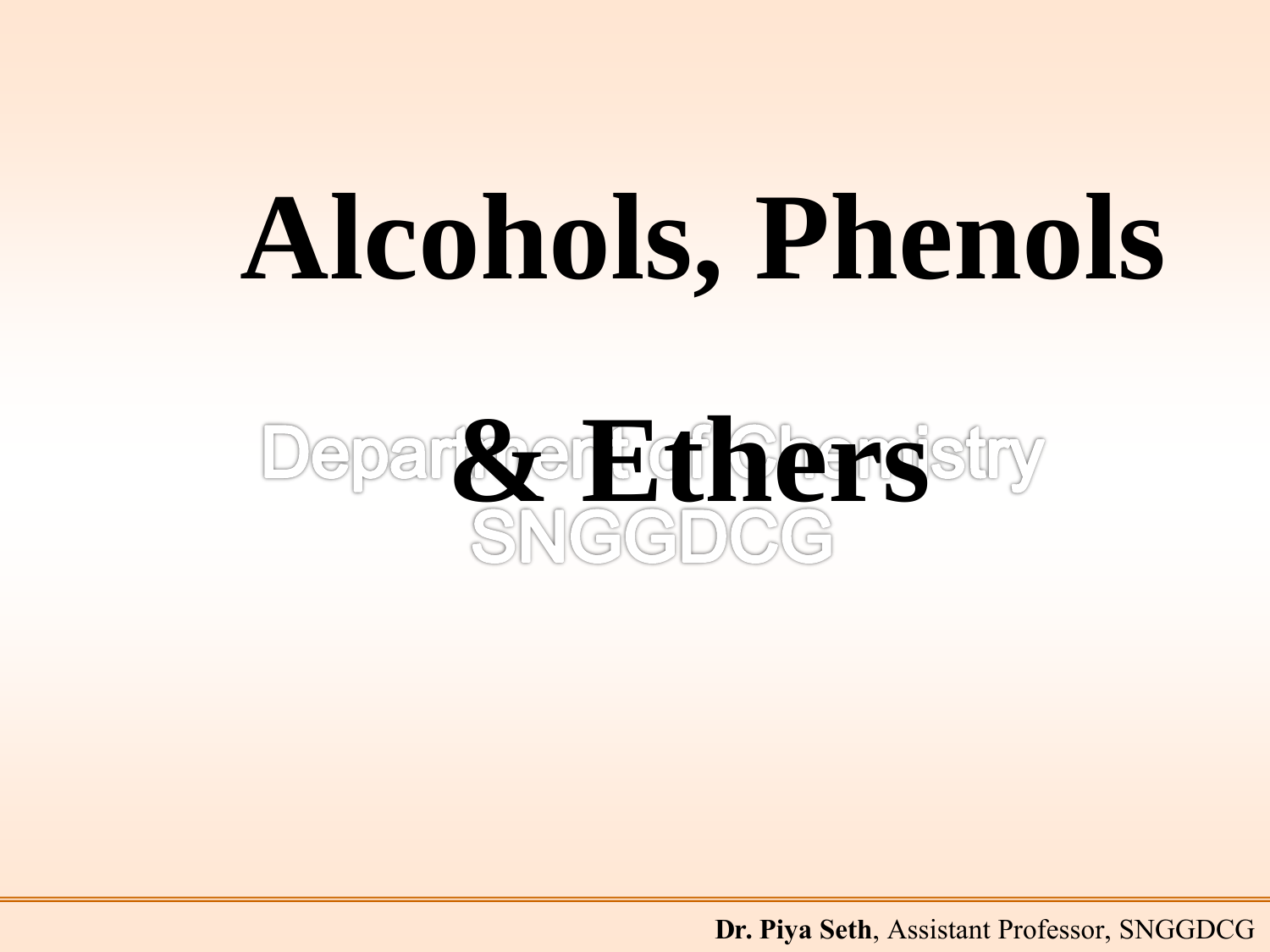•**Alcohols** and **Phenols** are formed when *hydrogen atom* in aliphatic or aromatic hydrocarbon is *replaced by hydroxyl group (-OH).*



- An alcohol contains one or more hydroxyl group (s) (**-OH**) directly attached to carbon atoms (s) of an aliphatic system  $(e.g. CH<sub>3</sub>OH)$ .
- Phenol contains hydroxyl group (s) (-OH) directly attached to carbon atom (s) of an aromatic system (*e.g.* C6H5OH).
- The substitution of a hydrogen atom in a hydrocarbon by an alkoxy or aryloxy group (R-O/Ar-O) yields another class of compounds known as 'Ethers'  $(e.g. CH_3OCH_3)$ .



**Dr. Piya Seth**, Assistant Professor, SNGGDCG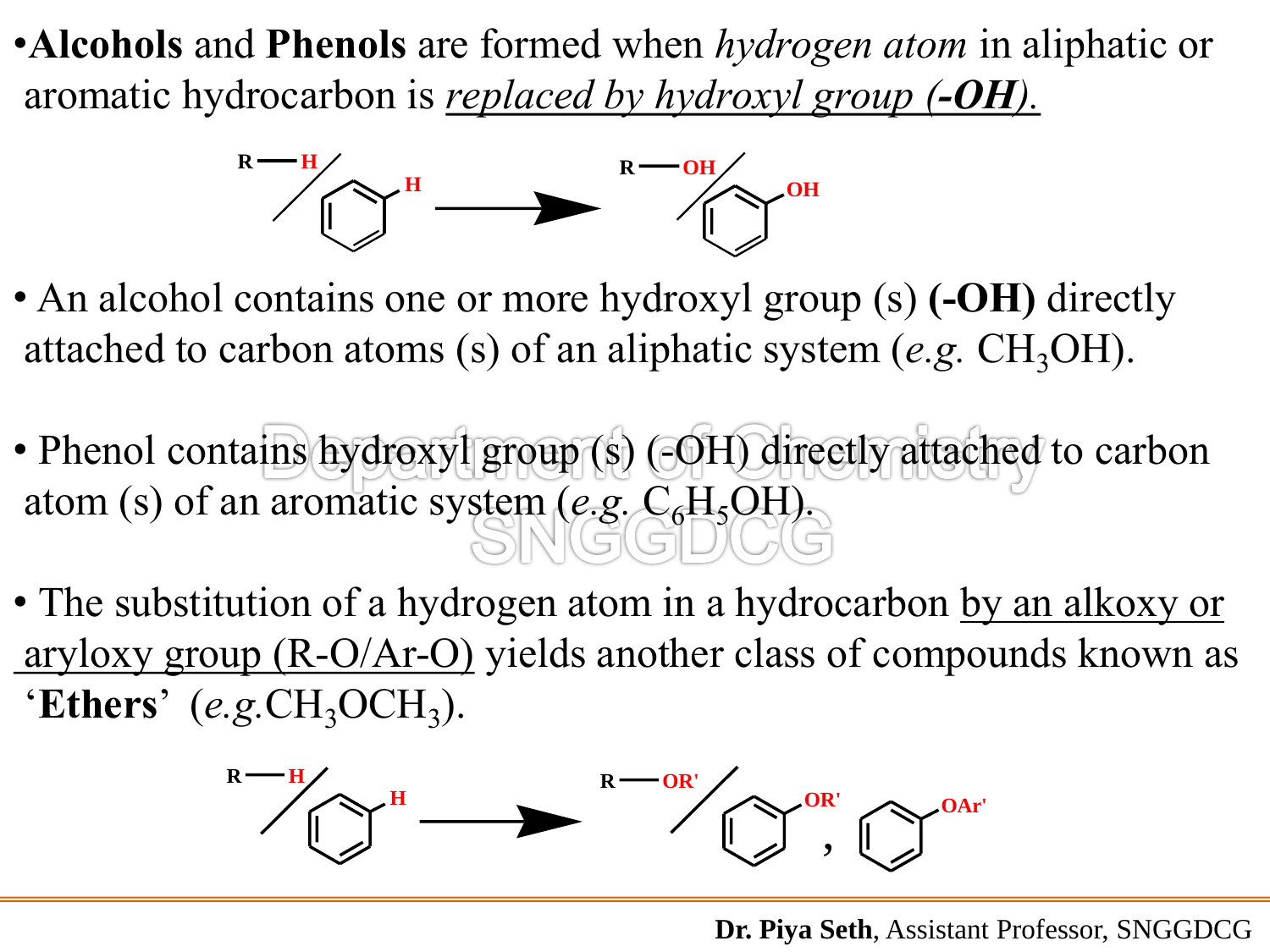- Alcohols may be classified as mono-, di-, tri-, or polyhydric compounds depending on whether they contain one or two or three or many hydroxyl group respectively
- The *monohydric alcohols* form a **homologous series** with the general formula  $C_nH_{2n+2}O$ , but their functional group is the hydroxy group, their general formula is more aptly written as  $C_nH_{2n+1}OH$  or **ROH**.

# e.g. when  $n=1$ , CH<sub>3</sub>OH;  $n=2$ , CH<sub>3</sub>CH<sub>2</sub>OH,  $n=3$ ,  $CH_3CH_2CH_2OH$ ,  $n=4$ ,  $CH_3CH_2CH_2CH_2OH$ .

• Monohydric alcohols are subdivided into primary, secondary and tertiary alcohols according as *the alkyl group attached to the hydroxyl group* is a primary  $(1^{\circ})$ , secondary  $(2^{\circ})$  or tertiary  $(3^{\circ})$  group respectively. Primary alcohol (1<sup>o</sup>): Ethanol (CH<sub>3</sub>CH<sub>2</sub>OH) Secondary alcohol (2°): Isopropanol (CH<sub>3</sub>)<sub>2</sub>CHOH Tertiary alcohol (3°): t-butanol (CH<sub>3</sub>)<sub>3</sub>COH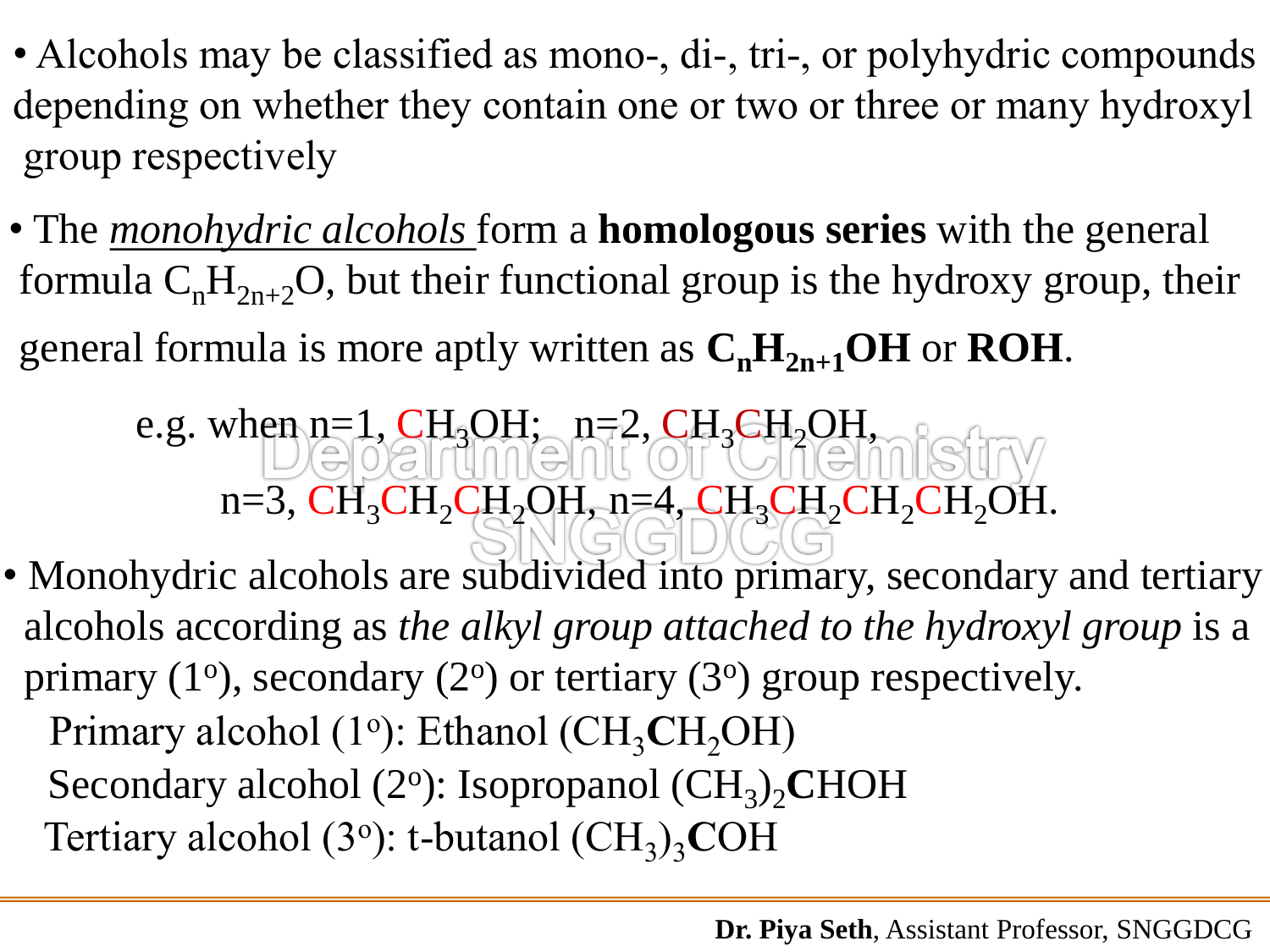# **Preparation of alcohols using Grignard Reagent**

**What is Grignard Reagent:** The alkyl magnesium halides, R-Mg-X, or Grignard reagents are extremely valuable in organic synthesis.  $(X = \text{halides})$ 

**Preparation of Grignard Reagent:** A Grignard reagent is generally prepared by reaction between magnesium (1 atom) and alkyl halide (1 molecule) in dry, alcohol-free ether.

Example: CH3MgBr, C2H5MgCl etc emisiny

•For the given same alkyl group the ease of formation of Grignard reagent is alkyl iodied  $>$  alkyl bromide  $>$  alkyl chloride.

•Addition of the **R** group of **RMgX** takes place to a compound containing multiple bond group like **carbonyl (C=O)** or **nitrile (C≡N)** at the less electronegative (i.e.**C** centre) and that of the **MgX** Group at the more electronegative atom (i.e. **O** or **N** centre). This is evident on the basis that **R** and **MgX** are respectively the **negative** and **positive** ends of the dipole in **RMgX**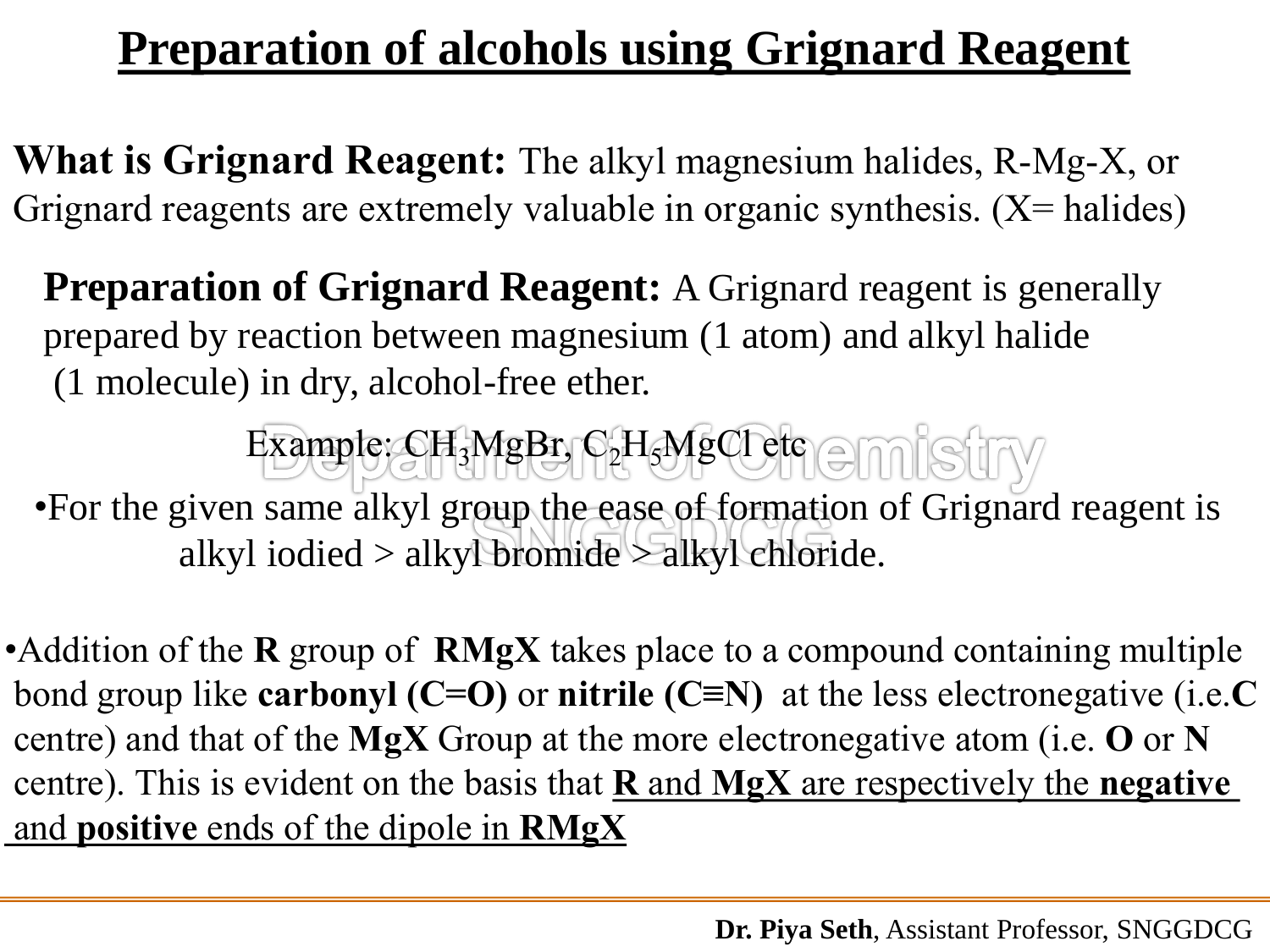## **<u>Synthesis of Primary alcohol (1<sup>o</sup>) by Grignard reagnet</u>**

•Etheral solution of Grignard reagent is treated with formaldehyde (obtained by heating the polymer Formalin), followed by decomposing the magnesium complex with dilute acid to get primary alcohol containing one carbon atom morethan the Grignard alkyl group.

•Magnesium can coordinate to the carbonyl's oxygen atom giving the carbonyl group positive charge and therefore making it more electrophilic. The negatice dipolar end i.e. alkyl (R) groupof Grignard reagent eventually attached to the carbonyl carbon resulting in the -O-Mg complex.



A primary alcohol from fromaldehyde:

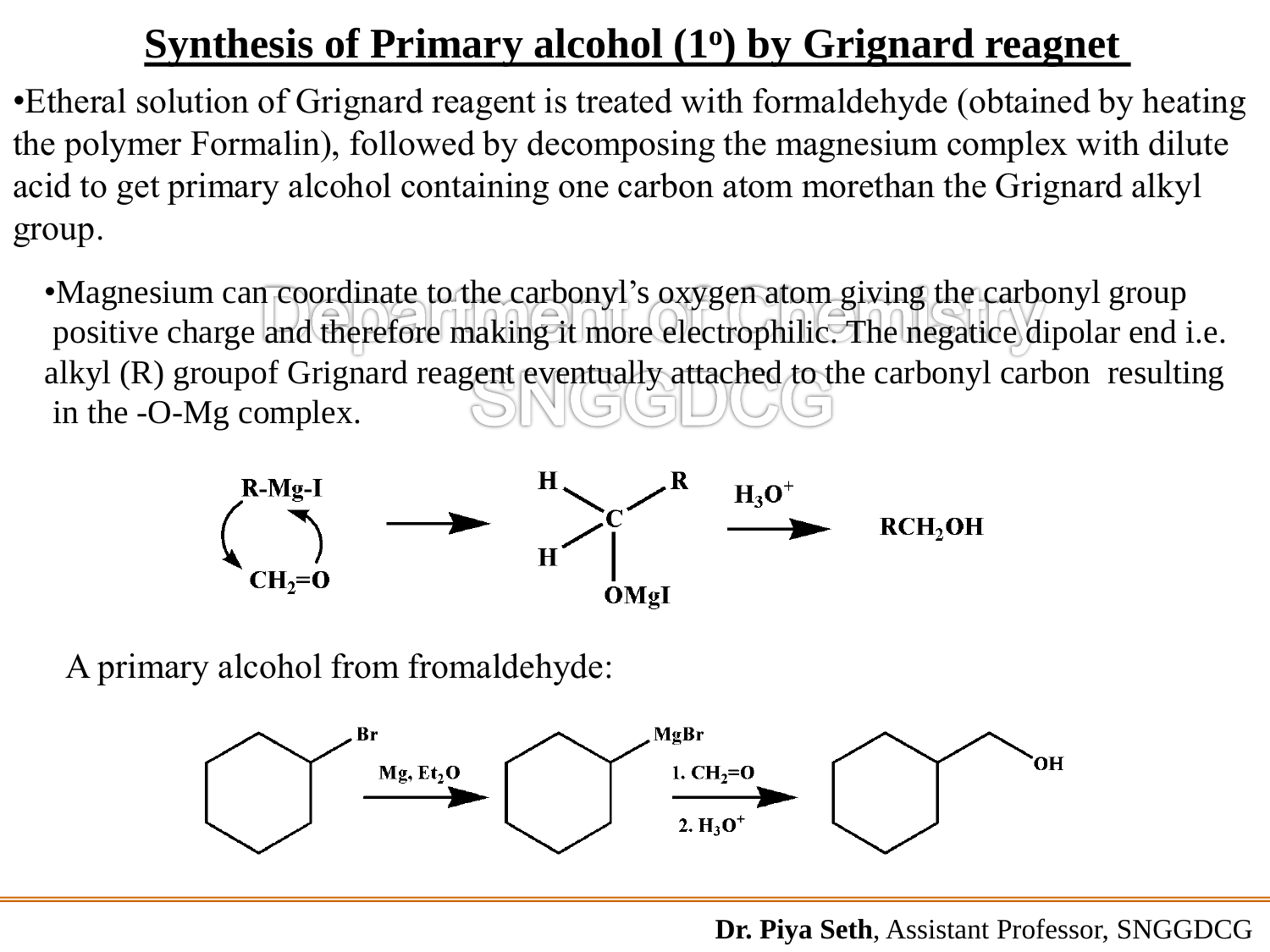•A primary alcohol containing two carbon atom more than the Grignard alkyl group can be prepared by reacting ethelyne oxide with Grignard reagent



•Similarly primary alcohol containing three carbon atom more than the Grignard alkyl group can be prepared from the Grignard reagent by using trimethylene oxide.

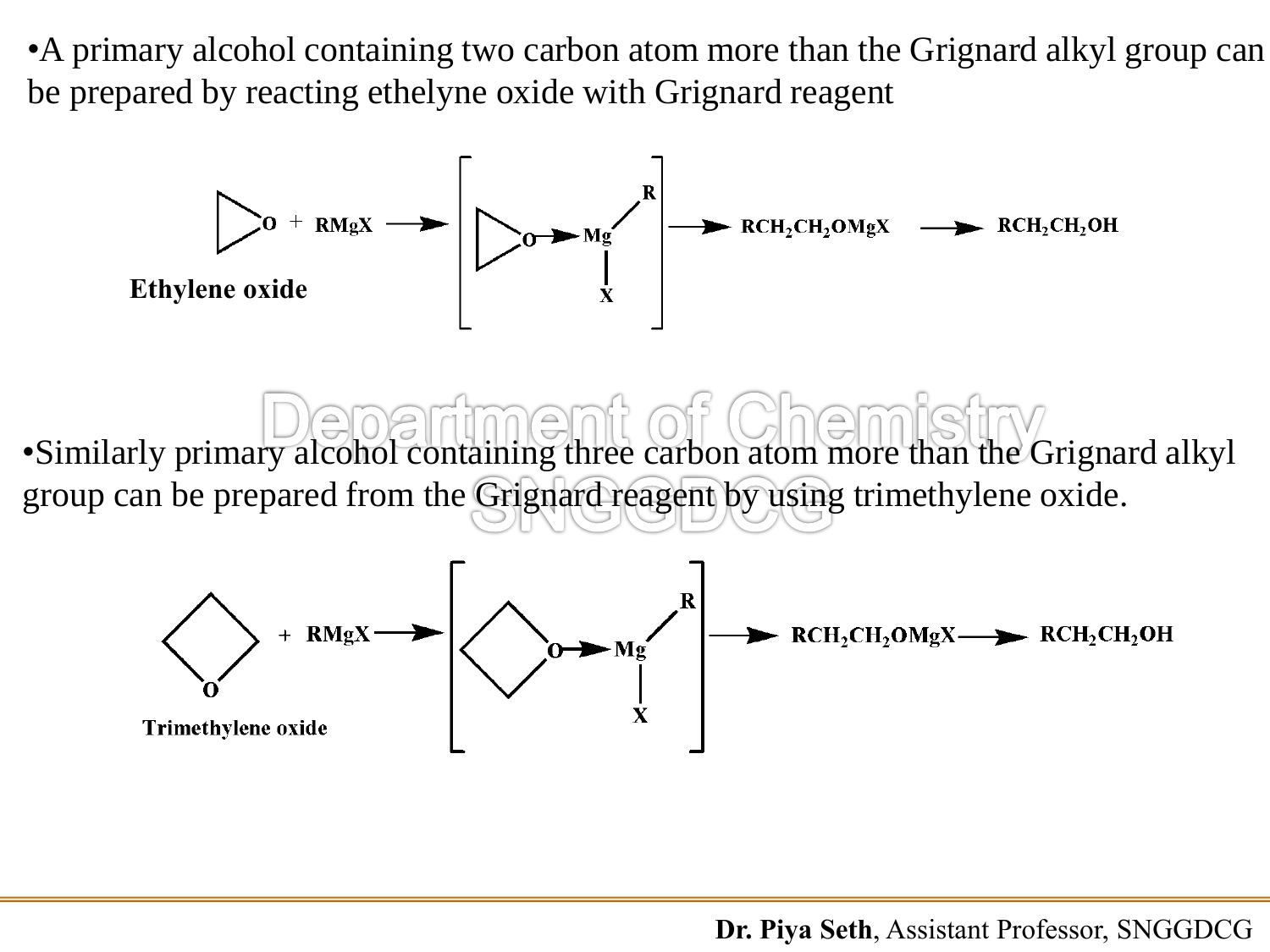## **<u>Synthesis of Secondary alcohol (2<sup>o</sup>) by Grignard reagnet**</u>

•When a Grignard reagent is treated with any aldehyde other than formaldehyde, a secondary alcohol is formed

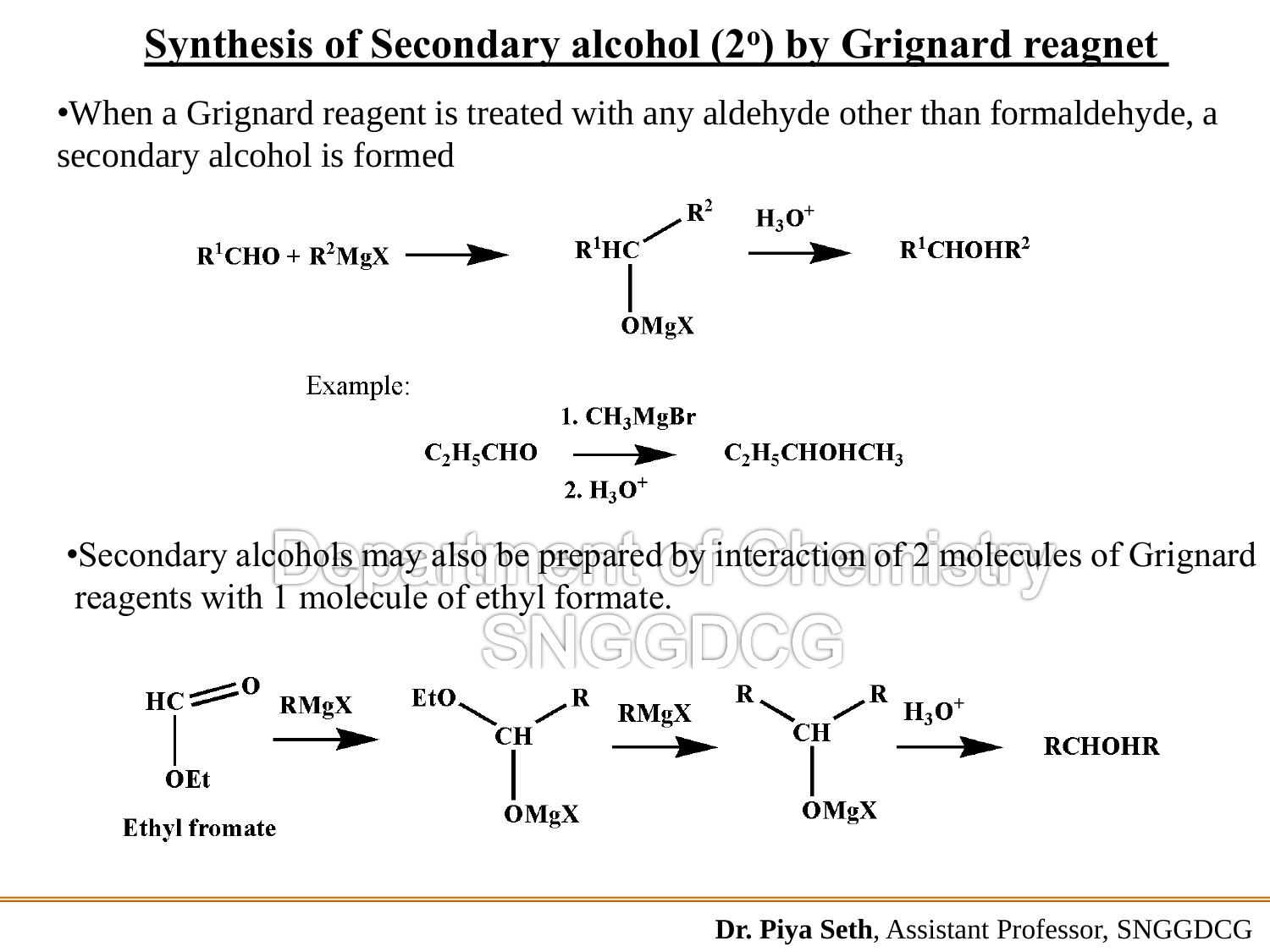## **<u>Synthesis of Tertiary alcohol (3<sup>o</sup>) by Grignard reagnet**</u>

A tertiary alcohol may be prepared by the action of Grignard reagent on a ketone



**Tertiary alcohol** •As t-alcohols are readily dehydrated to alkenes by acids, the complex is often broken up with aqueous ammonium chloride or buffered acid solution.

•Tertiary alcohols containing at least two identical alkyl groups may be prepared by the reaction between a Grignard reagent (2 molecules) and any ester other than formic ester.



•Tertiary alcohols containing three identical alkyl groups may be prepared by the reaction between 3 molecules of Grignard reagent and 1 molecule of ethyl carbonate.

 $R_3COH$  $R_3COMgX + 2Mg(OC_2H_5)X =$  $3RMgX + (C_2H_5O)_{2}CO$  — **Ethyl carbonate**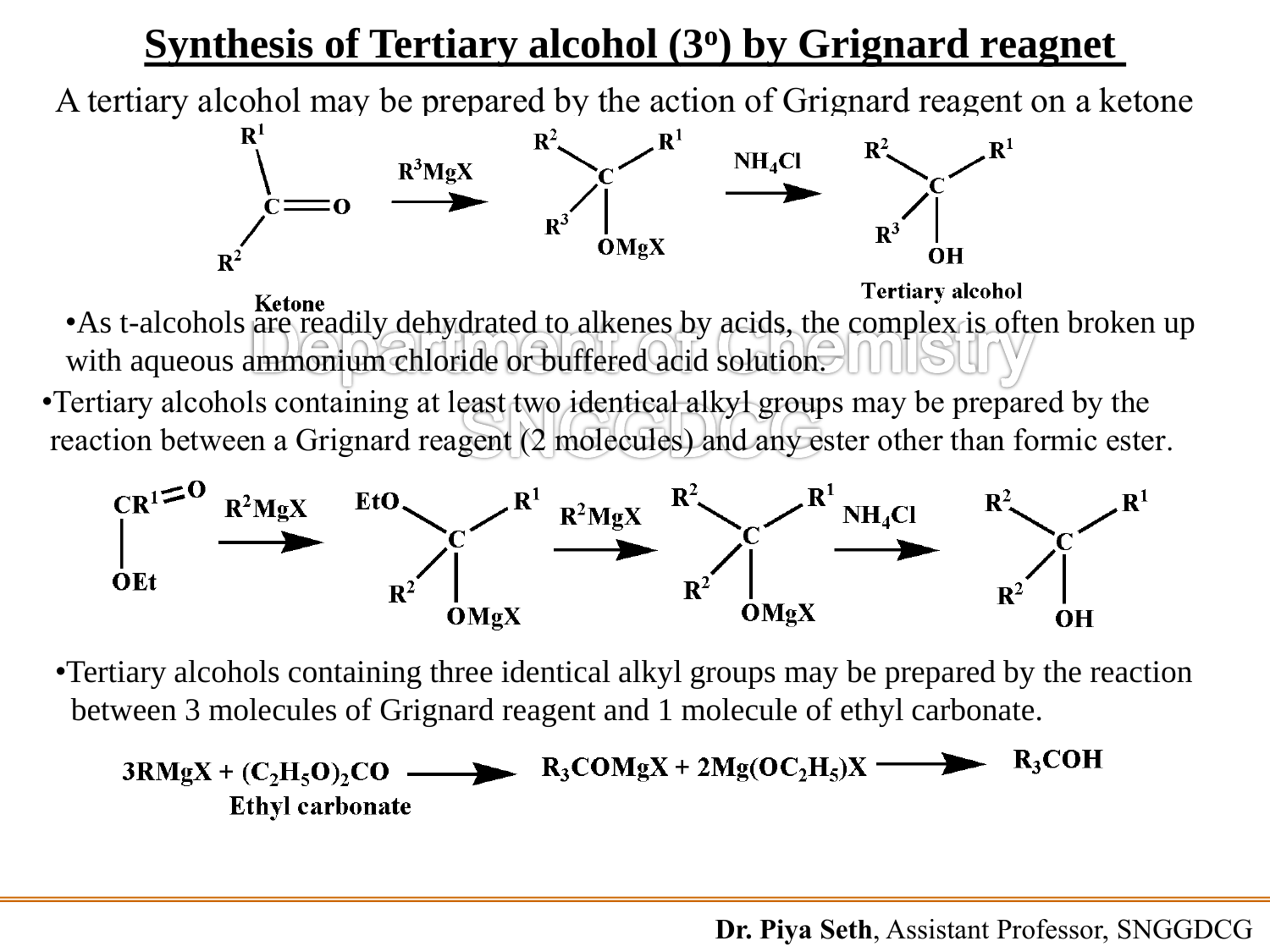#### **Preparation of alcohols by reduction of carbonyl compounds**

#### **(i) By reduction of aldehyde and ketone:**

- •Aldehydes and ketones are reduced to corresponding alcohol by addition of hydrogen in presence of catalyst (catalytic hydrogenation). The usual catalysts are Platinum, Palladium or Nickel.  $\exists$  0  $\leq$  1 **TANNAN**
- •Lithium aluminium hydride (LiAl $H_4$ ) and Sodium borohydride (NaB $H_4$ ) are also used to reduce aldehydes and ketones . Pd or Pt

 $RCHO + H<sub>2</sub>$ 

 $LiAlH<sub>4</sub>$ 

**Aldehyde** 

- •Aldehydes give primary alcohols
- Ketones give secondary alcohols





**RCH<sub>2</sub>OH** 

**Primary alcohol**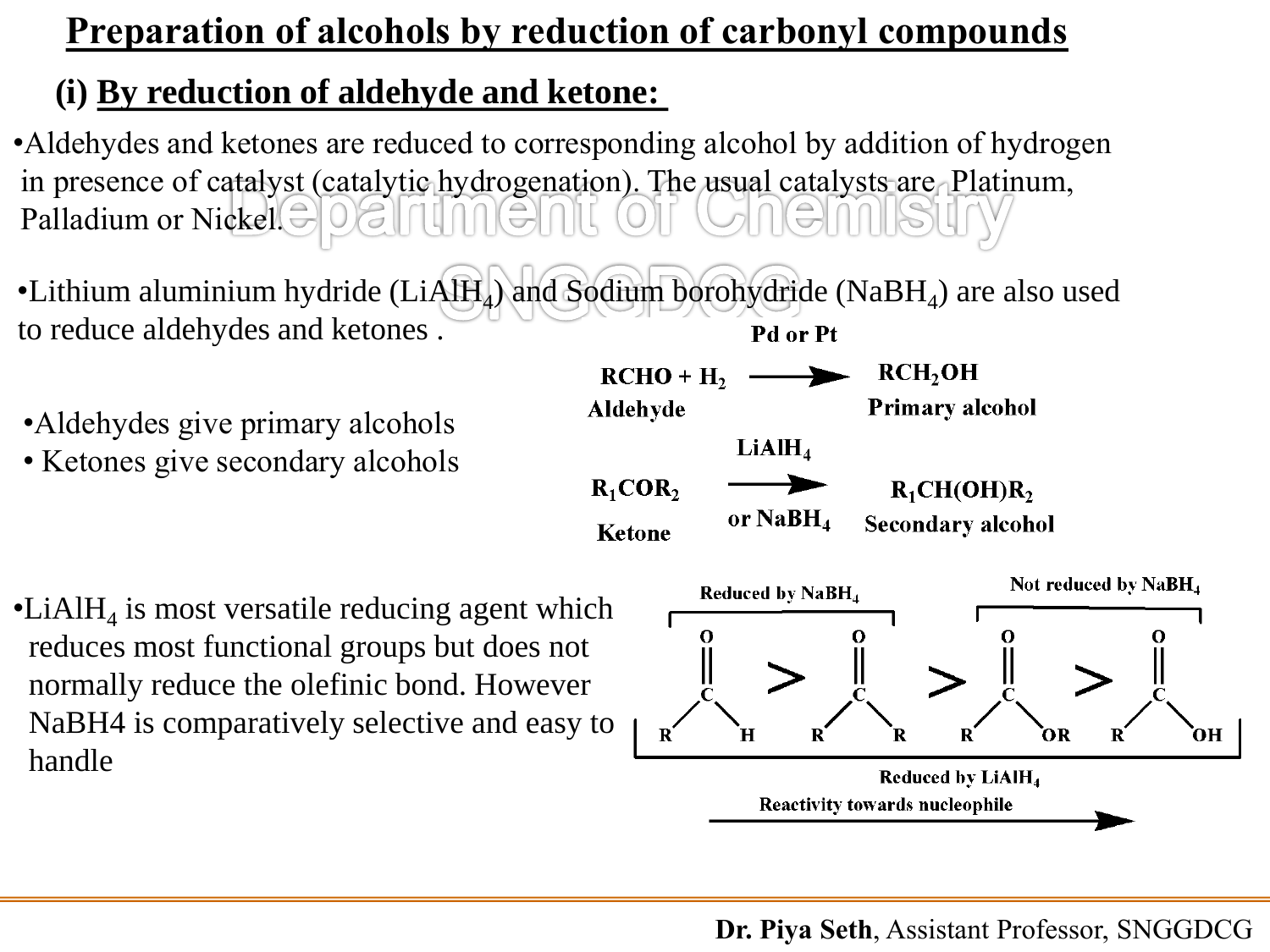#### **(ii) By reduction of carboxylic acid and ester:**

- •Carboxylic acids are reduced to primary alcohols in excellent yield by  $LiAlH<sub>4</sub>$
- •However LiAlH4 is expensive not difficult to handle
- Commercially carboxylic acids are reduced to alcohols by converting acids to corresponding esters followed by reduction using hydrogen in presence of metal catalyst

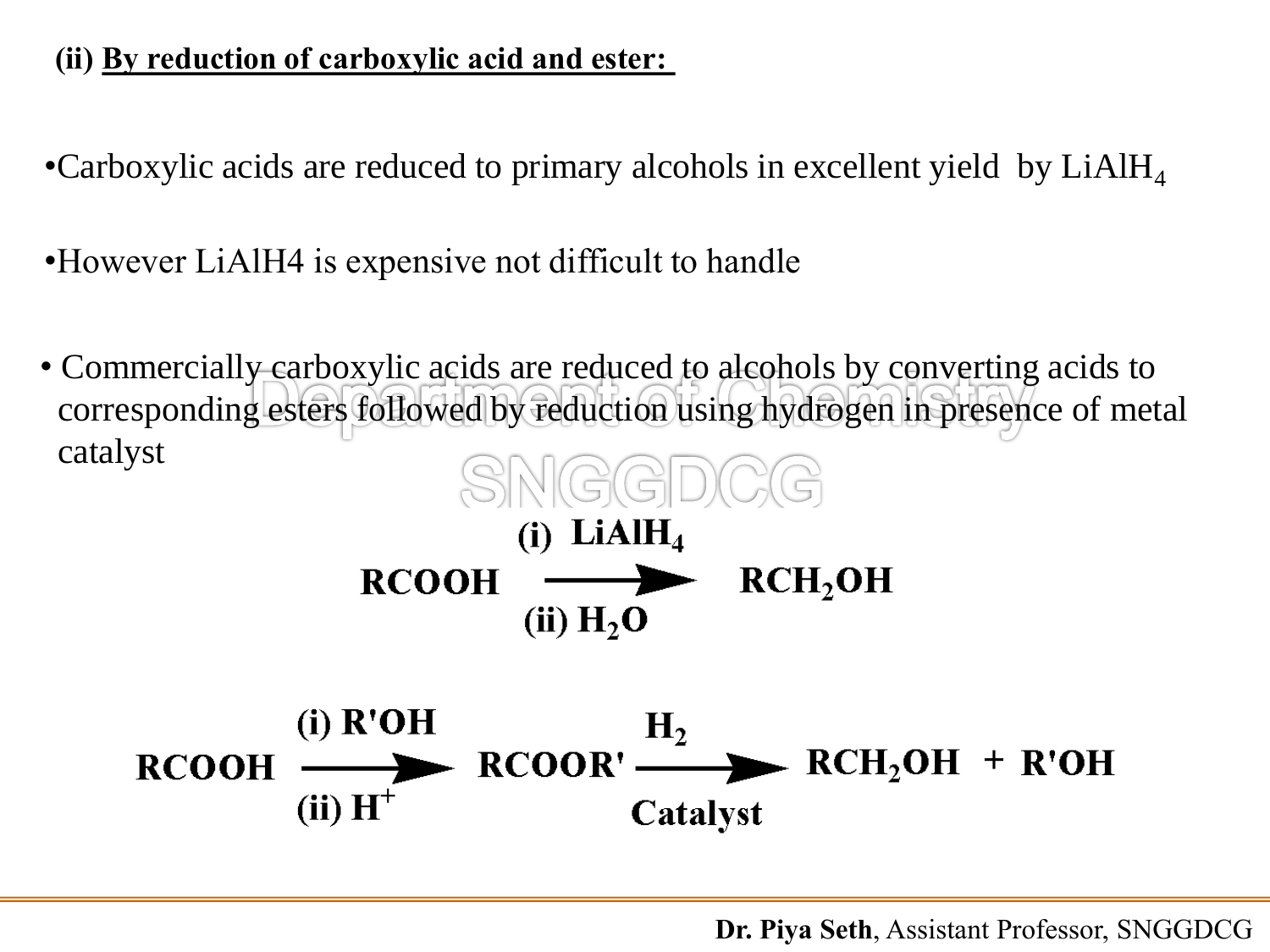#### **Reaction of alcohols with sodium metal:**

acid

The acidity of alcohols is shown by their reaction with sodium in which sodium alkoxide is formed and hydrogen gas liberates  $R-O-H + Na \rightarrow R-O-Na + \frac{1}{2}H_2$ 

When water is added to an alkoxide, sodium hydroxide forms with the parent alcohol. The weaker acid R-OH, is displaced from its salt by the stronger acod, H-O-H.



acid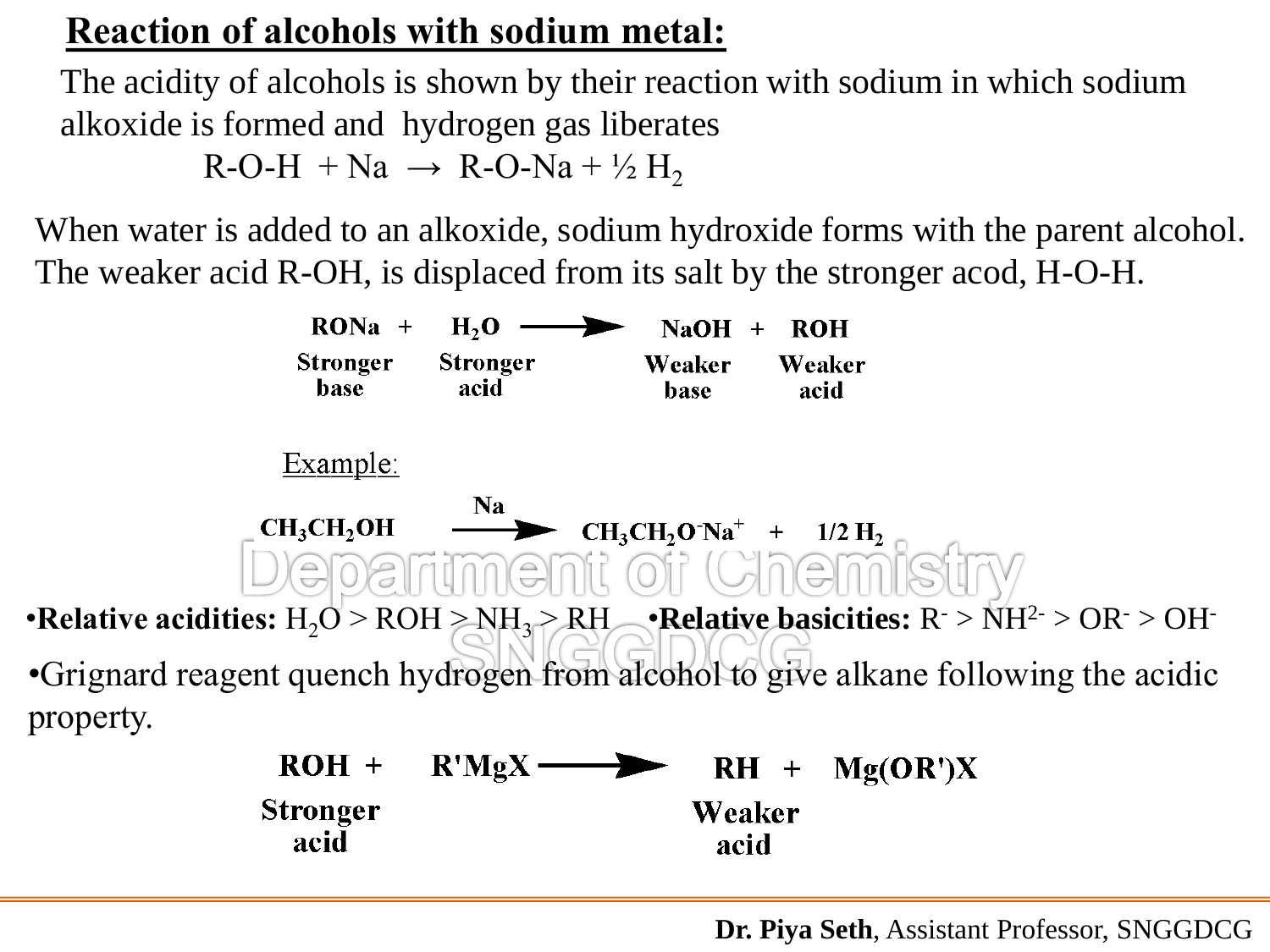#### **Oxidation of alcohols :**

The oxidation of an alcohol involves the loss of one or more  $\alpha$ -hydrogens from the carbon bearing –OH group. The kind of product that is formed depends upon whether the alcohol is primary, secondary or tertiary.

- A **primary alcohol** contains two α- Hs and can either lose one of them to form an **aldehyde** or both of them to form a **carboxylic acid**.
- A **secondary alcohol** can lose its only α- Hs to form **ketone**
- A **tertiary alcohol** contains no α- Hs and is not oxidized